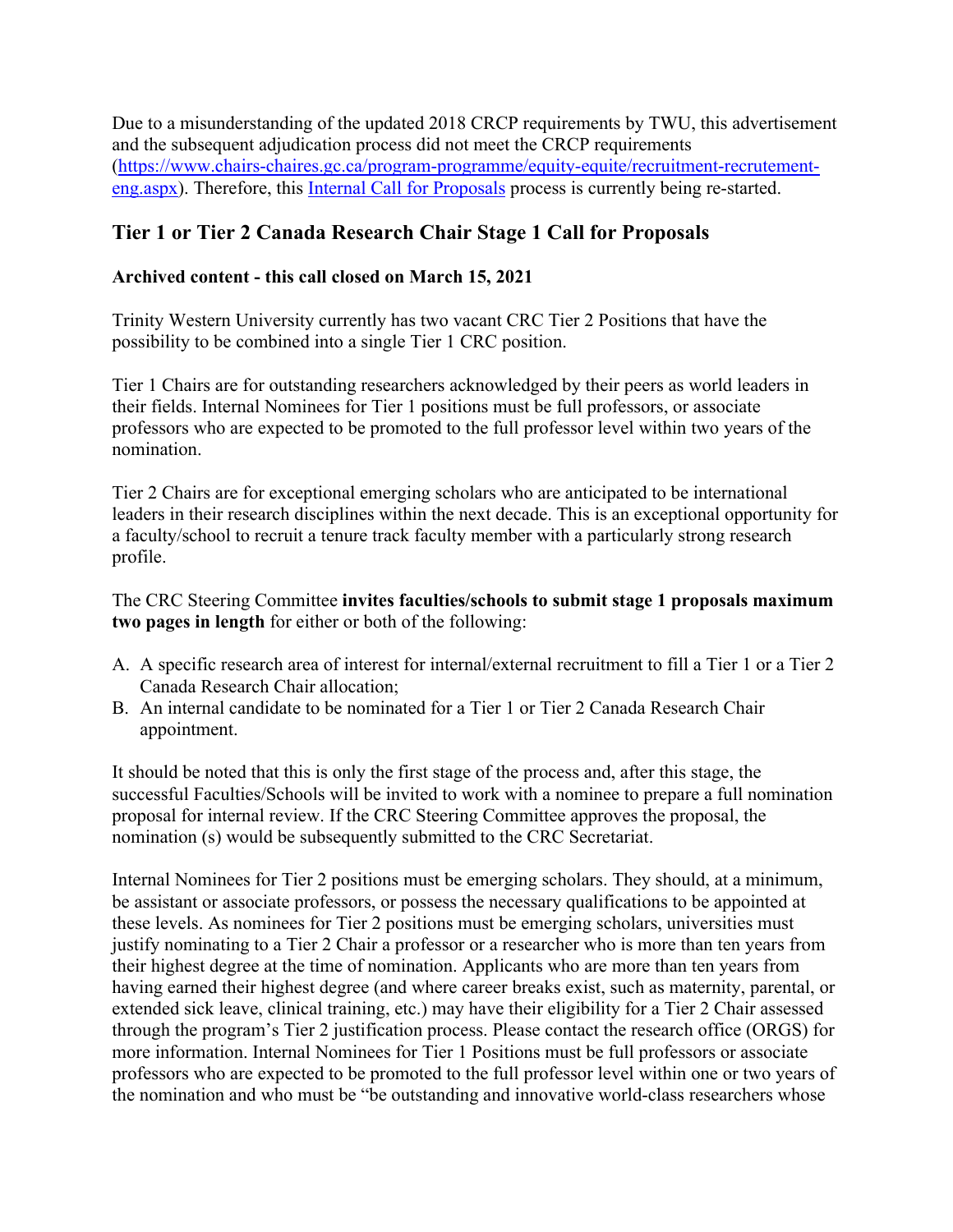accomplishments have made a major impact in their fields". Please review the guidelines for nominating a chair on the CRC website.

If awarded, the Office of Research & Graduate Studies will work with the Provost and Dean to establish a position description and advertisement that will be posted both internally and externally until a suitable candidate is found (for internal candidates the position must be posted externally for 30 days). The recruitment and advertisement must take into consideration the Canada Research Chairs [Equity, Diversity and Inclusion Action Plan.](https://www.chairs-chaires.gc.ca/program-programme/equity-equite/index-eng.aspx) The successful applicant will be nominated by the university for either a Tier 1 or Tier 2 CRC. Subject to approval by the CRC Secretariat, the nominee will take up the Chair in either the 2021-22 or 2022-2023 academic year.

Nominees must be proposing "an original, innovative research program of high quality". The proposed research program for the chair must fall within one of the five research strands identified in *Trinity Western University's Strategic Research Plan: Our vision for 2020 (Note-Senate has recently approved the extension of the SRP to 2022).*

- 1. Religion, culture and ethics
- 2. Health and human flourishing
- 3. The environment
- 4. Aesthetic expression and interpretation
- 5. Organizations, industry and global enterprise

Academic units are encouraged to develop an open and transparent process for the generation and adjudication of proposals within the faculty/school, to be forwarded to the steering committee.

Proposals **(no more than 2 pages)** for either a Tier 1 or Tier 2 Chair should be **submitted electronically by the Dean of the Faculty/School to Richard Chandra by 5 pm Friday, February 5, 2021,** and should address the following:

- Research area to be supported by the chair and the proposed funding agency (CIHR, NSERC or SSHRC)
- Fit of the proposed chair with the Strategic Research Plan of the university
- Quality of the faculty/school environment to support the chair
- Benefit of the chair to the faculty/school
- Letter of support from the Dean and the Provost. This letter should indicate whether the Faculty/School has received permission to recruit a tenure-track faculty member with a TRS of 50/40/10 at the rank of Assistant or Associate professor for the 2021-22 academic year.

Please refer to Canada Research Chair [Program Details](https://www.chairs-chaires.gc.ca/program-programme/index-eng.aspx) for further details.

Applications will be adjudicated by the CRC Steering Committee against the selection criteria of CRC Program and the following criteria specific to the university: